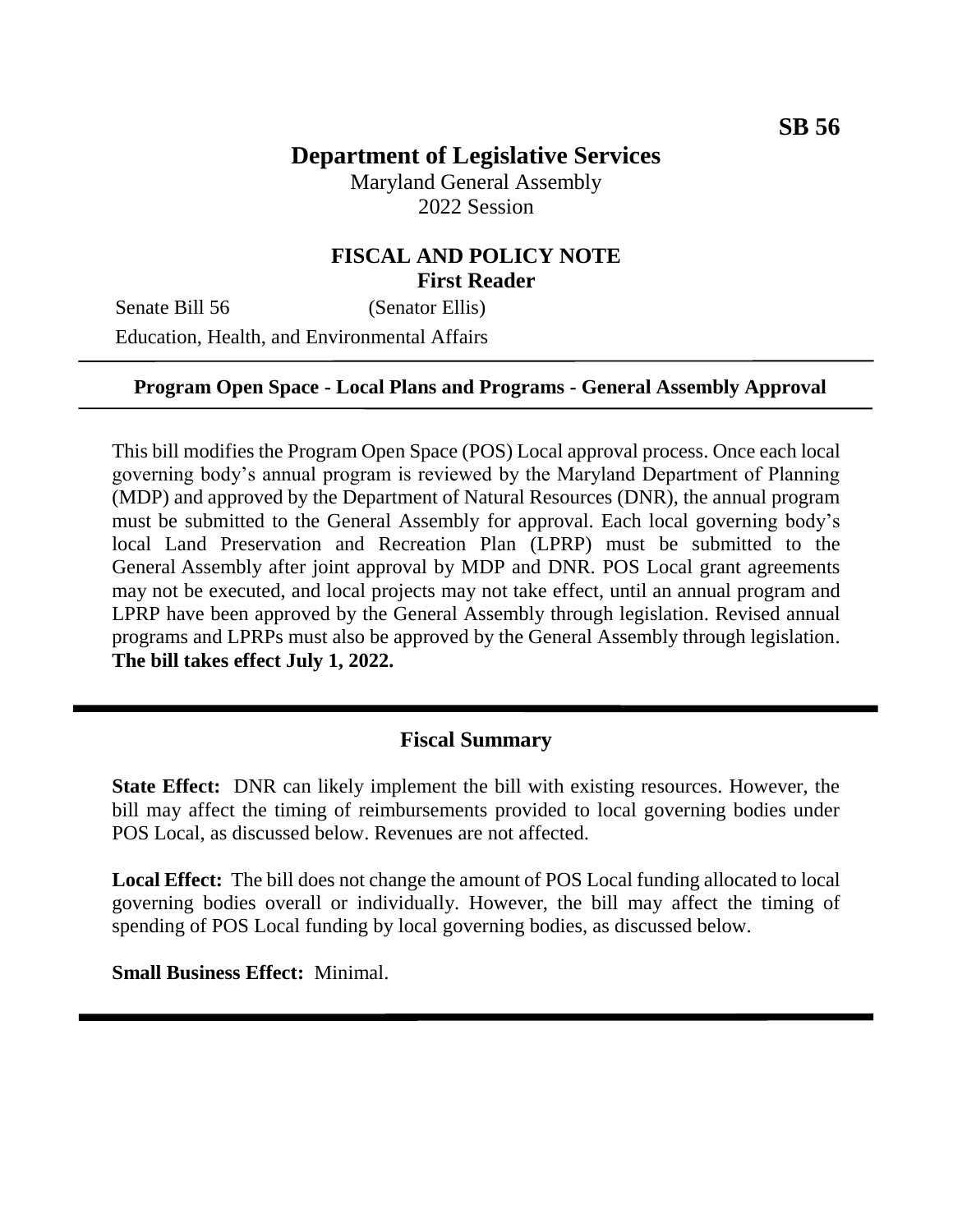## **Analysis**

**Current Law:** DNR administers POS, which acquires and improves outdoor recreation and open space areas for public use. POS consists of a State and local component. Under the local component, DNR allocates funds among the counties for local conservation acquisitions and development of public outdoor recreational sites, facilities, and open space.

Every acquisition and development project funded by the State must meet the needs identified in the State LPRP. In consultation with MDP and local governments, DNR must prepare and revise the State LPRP every five years. The State LPRP must identify targeted areas that are facing the most intense or immediate development pressure. The current [State](https://dnr.maryland.gov/land/Documents/LPRP_2019-2023/2019-2023_Maryland-LPRP.pdf)  [LPRP](https://dnr.maryland.gov/land/Documents/LPRP_2019-2023/2019-2023_Maryland-LPRP.pdf) was revised in 2019.

To participate in the grant process, a local governing body must prepare a local LPRP every five years. Local governing bodies must submit the local LPRP, consistent with the criteria and goals established in the current State LPRP, to DNR and MDP for joint approval. Each local LPRP must also include acquisition goals based upon the most current population data available from MDP. Prior to approval, DNR must provide legislators from affected districts the opportunity to review and comment on the LPRP.

Each participating local governing body must also submit an annual program of proposed acquisition and development projects to DNR and MDP by July 1 each year. Prior to approval, DNR must provide legislators from affected districts the opportunity to review and comment on the annual program. Additionally, local governing bodies must submit either a consolidated application for funding for the acquisition or development projects or individual applications for each project.

On each application for POS Local funding, the applicant must certify that:

- the project conforms to the annual program of the local governing body;
- a governmental agency is charged to manage and administer an outdoor public recreation and open space program;
- funds are or will be available within 12 months of the date of submission of the application to pay the local share of the project cost;
- the value or interest of the land proposed for acquisition has been established by appraisers;
- the applicant has applied for federal funds and received notification of federal approval or disapproval, or applied for federal funds and has not received notification of a grant approval or disapproval within 120 days of submission of a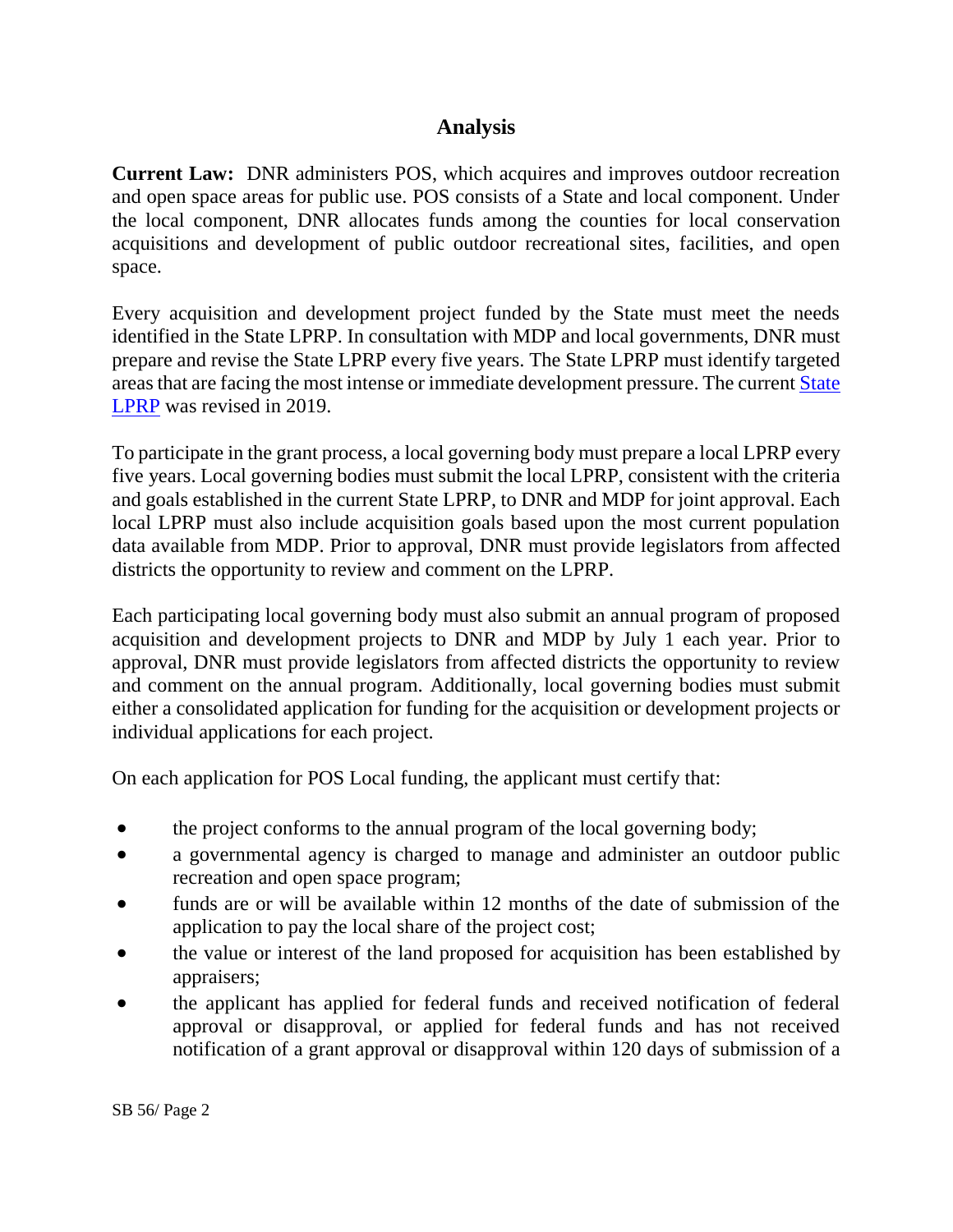federal grant application, or has verified that the project is not eligible for federal funds;

- rules and regulations have been complied with;
- land acquired or developed under a POS grant may not be converted, without specified written approval, from outdoor public recreation or open space use to any other use; and
- for any approved conversion of land acquired or developed under a POS grant, the appraised monetary value of the land proposed for acquisition to replace the converted land must be equal to or greater than the appraised monetary value of the land to be converted.

According to DNR, once an application has been approved and the project eligibility is determined, DNR presents the individual project to the Board of Public Works (BPW) for approval. DNR notifies legislators from affected districts when project applications are submitted to BPW.

Upon receipt of evidence from the local governing body that funds have been spent on an approved project, DNR must reimburse the local governing body. A municipal corporation may submit evidence of expenditures for approved projects through its local governing body. If any portion of an annual apportionment to a local governing body is not encumbered within five years, the unencumbered funds must revert to a special account held by DNR until the beginning of the next fiscal year and then added to the overall funds appropriated to POS Local. If a local governing body demonstrates that unencumbered funds have been designated for a specific purpose, the funds do not revert to DNR.

**State/Local Fiscal Effect:** Although the bill does not change the amount of POS Local funding allocated to local governing bodies overall or individually, the bill may affect the timing of when POS Local funding is spent and potentially slow the use of funding in some counties (and associated reimbursements provided by DNR).

By requiring General Assembly approval through legislation, the bill delays the POS Local approval process. Currently, to participate in POS Local, local governing bodies must submit to DNR an LPRP every five years and an annual program by July 1 each year. Once LPRPs and annual programs receive the necessary approval, local governing bodies can determine which project applications to submit to BPW. DNR advises that project applications are submitted to BPW throughout the year and must be submitted before the end of the fiscal year. Once the local project is approved, POS Local grant agreements can be executed.

SB 56/ Page 3 Under the bill, project applications cannot be submitted to BPW by a local governing body until legislation approving the local LPRP (when applicable) and annual program has been enacted. This could significantly delay BPW approval for certain projects and the execution